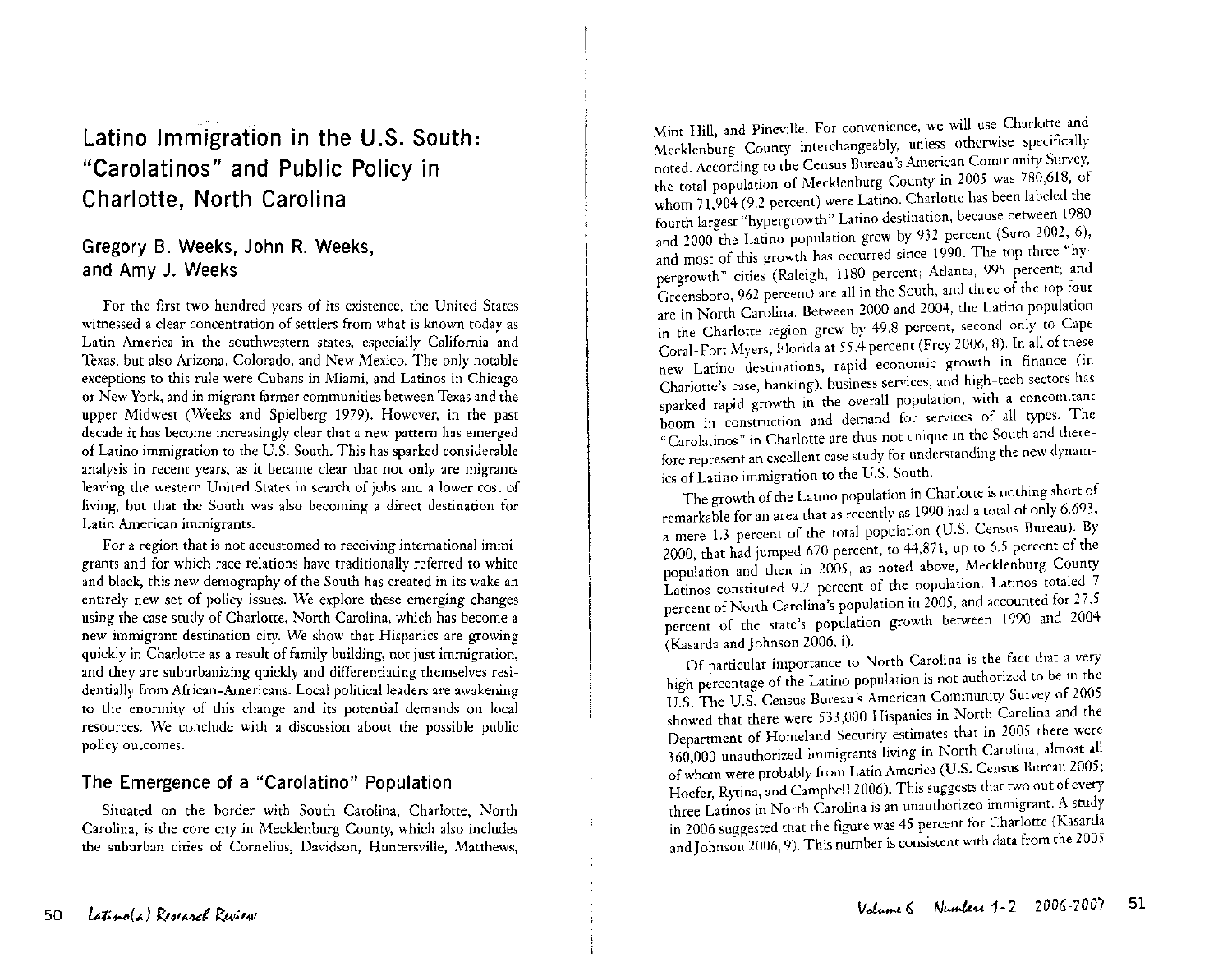American Community Survey for Charlotte showing that 53 percent of Latinos are not U.S. citizens. Since it seems unlikely that all non-citizens are unauthorized, a figure lower than 53 is a reasonable estimate. In all events, the percentage is very high. As we show below, the majority of Latinos who are authorized are likely to be the children of the unauthorized immigrants. This pattern is an important but unintended consequence of U.S. immigration policy.

Furthermore, as-Table Lreveals, in 1990 less than one-third of Hispanics were of Mexican-origin and in 2005, Mexicans still represented scarcely more than half of all Hispanics. The second largest group, accounting for 15,141 people in 2005, was from Central America. Some of these individuals were undoubtedly encouraged to locate in Charlotte through the efforts of local refugee resettlement organizations (Brown et al. 2007).

The data also suggest that Charlotte is not primarily a gateway city for Hispanics. Data from the 2005 American Community Survey show that 18 percent of Hispanics surveyed in 2005 had lived outside of Mecklenburg County in 2004. Of these people, 77 percent moved in from elsewhere in the United States, whereas 23 percent moved in from abroad. These data are not inconsistent with 2000 Census data, which show that 64 percent of the Hispanic population aged five and older

#### Table 1 Population in Mecklenburg County, 1990 aod 2005

|                 |              | 1990   |          |                  | 2005   |          |                  |
|-----------------|--------------|--------|----------|------------------|--------|----------|------------------|
|                 |              |        |          | Percent          |        |          | Percent          |
|                 |              |        | Percent  | of               |        | Percent  | of               |
|                 |              | Number | of total | <b>Hispanics</b> | Number | of total | <b>Hispanics</b> |
| TOTAL           |              | 518126 |          |                  | 780618 |          |                  |
| Non-Hispanic    | White        | 360554 | 69.6     |                  | 438597 | 56.2     |                  |
|                 | Black        | 133866 | 25.8     |                  | 226179 | 29.0     |                  |
|                 | Asian        | 236    | 0.0      |                  | 29307  | 3.8      |                  |
|                 | Other        | 2085   | 0.4      |                  | 14631  | 1.9      |                  |
| <b>Hispanic</b> | TOTAL        | 6693   | 1.3      |                  | 71904  | 9.2      |                  |
|                 | Mexican      | 2030   |          | 30.3             | 37152  |          | 51.7             |
|                 | Puerto Rican | 947    |          | 14.1             | 3312   |          | 4.6              |
|                 | Cuban        | 612    |          | 9.1              | 2812   |          | 3.9              |
|                 | Other        | 3104   |          | 46.4             | 28628  |          | 39.8             |

Sources: 1990 data are from the decennial Census; 2005 data are from the American Community Survey: http://www.ccnsus.gov, accessed 2007.

enumerated in 2000 in Charlotte had lived outside of Mecklenburg County in 1995. Of these people, nearly half (46 percent) had moved in from somewhere else in the United States, whereas 54 percent had been living abroad five years earlier. California was highest on the list of states from which Hispanics had moved.

If we use the poverty level as an index of economic well- being, the data from both the 2000 census and the 2005 American Community Survey indicate that Hispanics and blacks are considerably disadvantaged with respect to the non-Hispanic white population. In 2000, the Census data show that 5 percent of the non-Hispanic white population lived at or below the poverty level, whereas the figure for blacks was 16 percent, and for Hispanics it was even higher at 22 percent. The American Community Survey for 2005 show again that 5 percent of the non~Hispanic white population lived at or below the poverty level, and the poverty rates for blacks and Hispanics are 19 and 18 percent, respectively. Given the sampling error inherent in the ACS, we can conclude that there is no significant difference in poverty rates between blacks and Hispanics in Charlotte.

# Public Policy and Immigration: Implications for "Carolatinos"

## Immigrant Family-Building

For years, researchers had reached a near consensus about the dynamics of Latin American immigration to the United States, which were similar to any other group of migrants. In new settlement areas, young men would migrate first (Portes and Rumbaut 1996, 276). After employment was considered steady, social networks were established and enough money had been accumulated to cover travel expenses for a wife and children, then family reunification would take place. The rest of the family would follow the "beaten path" (Castles and Miller 1998, 26). The "men as pioneers" or "trailblazers" became conventional wisdom (Pessar 1999, 54).

Legislation passed over the past two decades, however, requires rethinking the thesis. Ironically, the Immigration Reform and Control Act (IRCA), passed in 1986, served to increase undocumented immigration even though its essential purpose was to achieve the opposite. The legislation was intended to provide a one time avenue of legalization, while improving enforcement mechanisms as a way to prevent undocu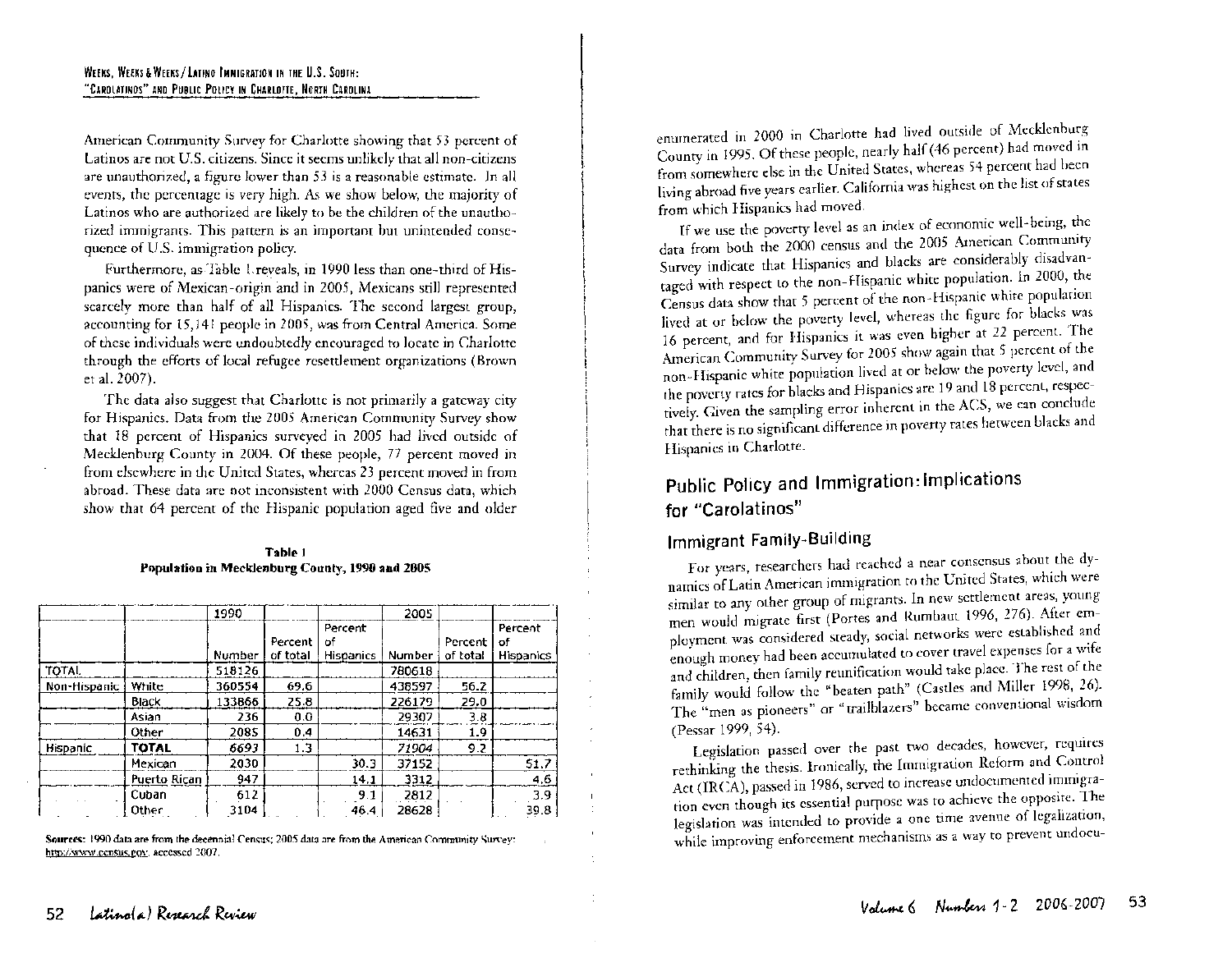mented immigration in the future. Under pressure from businesses, which resisted being made into federal immigration officials (by being compelled to ascertain the immigration status of all their workers), Congress required employers to make only a "good faith" effort to determine whether their workers had the proper paperwork. The overall effect was to greatly expand the market for fraudulent documents, but not to slow down undocumented immigration (Andreas 2000, 38).

It has also been argued that IRCA served to increase the movement of Latinos out of traditional locations, especially the West (Hernandez-León and Zúñiga 2000). Once granted legal status, Latinos had greater freedom to seek employment in new areas requiring labor, as the fear of detection and deportation was eliminated. The backlash against immigrants that occurred in the 1990s also contributed (ibid.). In the West, the growth of the immigrant population  $-p$  articularly undocumented $$ exacerbated racial and cultural divisions, prompting many to seek new destinations.

Given IRCA's unintended effects, the 1990s saw more congressional efforts to limit immigration generally, but especially by undocumented workers. As the Republican Party incorporated restrictionist policies---California's Proposition 187 was particularly noteworthy-the Clinton administration sought to demonstrate it was not ignoring the issue (Nevins 2002, 92). One of the most prominent examples was Operation Gatekeeper, which went into force in 1994 and involved a large injection of funds into the Border Patrol, with more agents, fencing, and technology. The number of undocumented immigrants did not decrease, but the increased risks associated with crossing the border helped to reinforce the change of attitude that had been taking place among unauthorized immigrants since 1986. This change was that once in the country, immigrants were more likely to stay because it was harder to go back and forth between Mexico and their work in the U.S. Two unanticipated trends have followed from this: (1) males are now more likely to be accompanied by family members, or soon joined by family members, rather than a preponderance of males coming with the intention of returning to Mexico regularly to be with their families; and (2) being freed from the constraint of regular return trips to Mexico and probably also guided by the IRCA-legalized immigrants, migrants have increasingly branched out geographically from the Southwest, focusing especially on the southeastern states.

This pattern was enhanced even further by the U.S. policy response to the attacks of September **11,** 2001. Security was an even more central

part of the policy discussion, as the U.S.-Mexico border was perceived to be a potential crossing area for terrorists. The Immigration and Naturalization Service (INS) was folded into the newly created Department of Homeland Security (and renamed the Bureau of Citizenship and Immigration Services) in 2003, thus cementing the immigration-security nexus. In 2005, the Bush administration formalized that perception into the "Secure Border Initiative." More federal attention was paid to hiring border patrol agents, building fortified steel fences, funding detention facilities, buying planes and helicopters, sending up observation balloons and drone aircraft, and even-albeit very gradually-raiding businesses. In 2006, President George W. Bush's proposal for immigration reform was shelved, but funding for enforcement reached upwards of \$44 billion (Lochhead 2006). National Guard troops from several states were also deployed to assist the Border Patrol.

Massey et al. (2002, 135) note that in the post-9/11 era, Mexican migration has thus been characterized by a shift from short-term circu lation to long-term settlement. In contrast to the past, a greater number of migrants decided to remain in the United States rather than circulate back and forth between the two countries. This decision is based in large part on the renewed political emphasis on border security. As the feder al government increased the risks associated with undocumented emi gration (e.g. forcing potential emigrants into more dangerous desert areas where security is lighter) fewer Mexicans in the United States chose to make the attempt multiples times. There is also evidence that the inability to migrate back and forth has produced an incentive to reject agricultural work and move to more stable employment in cities (Preston 2006).

It is thus no coincidence that, given the combination of Clinton-era laws and the Bush administration changes after September 11, 2001, the immigrant move to the South has been characterized by more settle ment, rather than the more cyclical nature of Latino immigration of the past.

Other public policy decisions, however, have also contributed to the shift toward long-term settlement. Even as the flow of people is a source of controversy, the flow of money between the U.S. and the immigrant's home country has been facilitated by the U.S. and Latin American gov ernments by reducing fees. From an economic standpoint, it becomes rational to make few (or even only one) trips to the United States, know ing that remittances can easily be sent back, and with low fees. Since the cost of human smuggling (that is, the use of "coyotes") increases along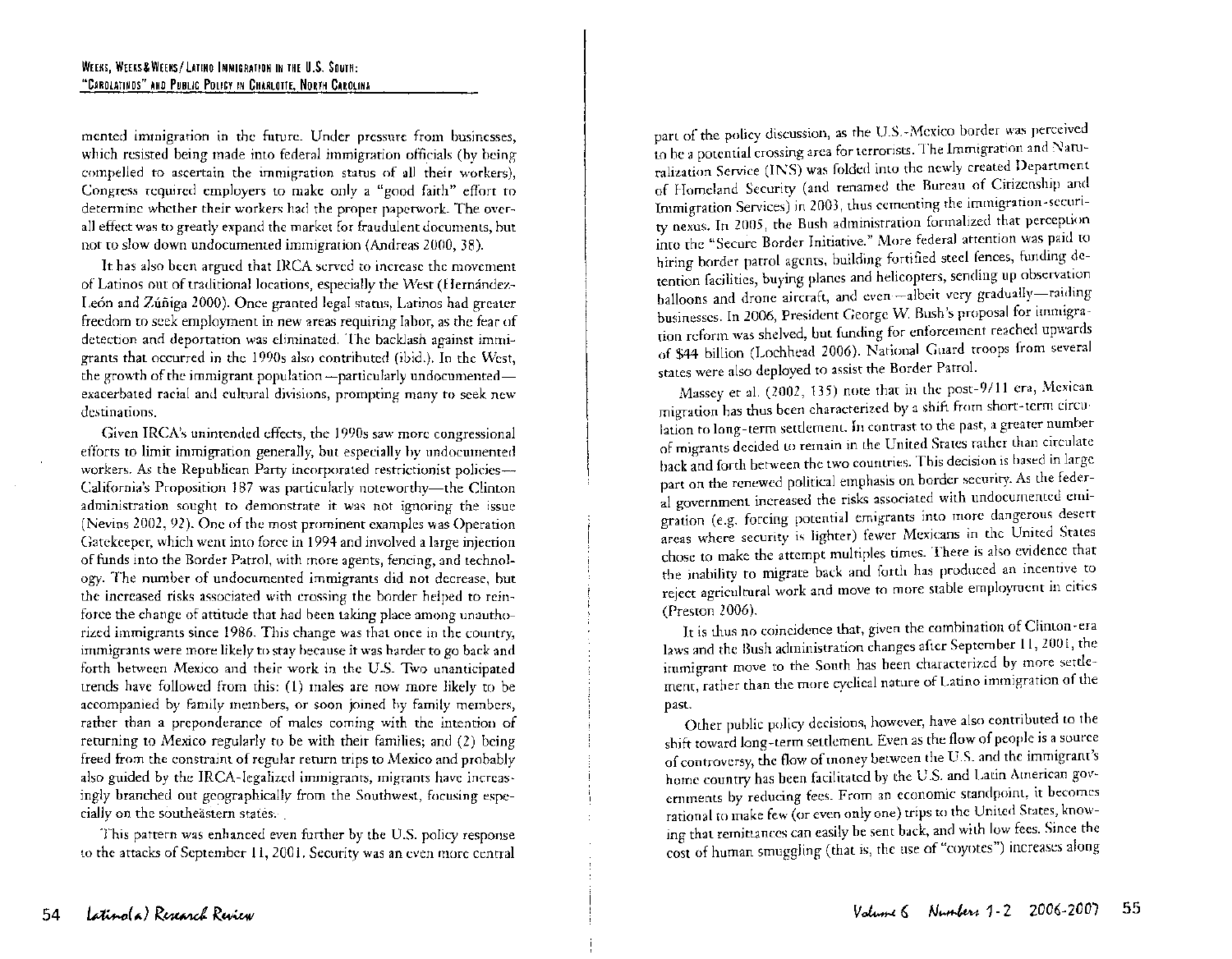with border security, circulation would mean less money available to send home as remittances.

These same rationales increased the "feminization" of immigration, as more women chose to migrate. In Mexico, for example, it turned out that an unintended consequence of men leaving to work in the U.S. was that more women entered the Mexican workforce as men emigrated (Hondagneu-Sotelo 1994, 12-14). In turn, women became more autonomous and participated more in the decision to migrate. Massey et al. (1992) argue that, given the risks involved in crossing the border with children, the number of children migrating probably did not increase. Less often recognized, however, is that this feminization of immigration meant that there have been more young adult women crossing the border and then ultimately having children in the United States. In North Carolina, 21.6 percent of the Latino population was born in the state as of the early 2000s (Kasarda and Johnson 2006, 2). Data for Mecklenburg County for 2005 from the American Community Survey show that  $85$  percent of Latinos under the age of 18 were born in the United States, whereas only 16 percent of the adult population was U.S. born. Furthermore, birth data from Mecklenburg County demonstrate the significant increase of native born southerners of Latin American descent. By 2005, almost one out of every five babies was born to a Latino mother, and that percentage is climbing steeply (see Table 2) Between 2000 and 2004, the percentage of births that were to Latino mothers increased by 9.8 percent each year. A simple linear extrapolation of that figure suggests that by 2015 a majority of births in Mecklenburg County would be Latino.

Table 2 Latino Births in Mecklenburg County, 2000-2004

| Year                                             | Number of Latino Births | Percentage of total births |
|--------------------------------------------------|-------------------------|----------------------------|
| 2000                                             | 1.513                   |                            |
| 2001                                             |                         | 14.9                       |
| 2002                                             | 1.894                   | 15.5                       |
| 2003                                             | 2,017                   | 15.9                       |
| 2004                                             | 2,310                   | -8.0                       |
| Source: Mecklenburg County Department of Health. |                         |                            |

Additional evidence of the feminization and family-building among immigrants to Charlotte is found in the age structure. At the young adults ages there are still more men than women, but the number of women is substantial, as can be seen in Table 3. In 1990, when the over-

all Latino population was very small in Mecklenburg County, the rat io of males to females was 1.11 (put another way, 47 percent of the popu lation was female). This small group of "pioneers" seems to have be en characterized by families more than unattached males. Between 19 90 and 2000, the male population increased more rapidly than the fem ale population, in at least a modified version of the male pioneer migrati on process. However, by 2005 the female population was catching up ag ain and households were being formed and families were being built, as evi denced by the birth data in Table 2 and the population under age 18 shown in Table 3. Consistent with our view of the impact of chang es since 9/11, from 2000 to 2005, the number of women increased 1 74 percent, compared to 151 percent for men.

In general, the data reveal that between 1990 and 2005, more m en were arriving than women, but the number of women of child beari ng years was increasing dramatically. In addition, the number of older m en and, especially, women also saw large increases, suggesting that grand parents were coming to Mecklenburg County to assist with childr en while mothers worked. Instead of simply following the male "trailbl azer" model, Charlotte experienced a substantial integration of entire fa milies, as young adults migrated, had children, and then brought t he grandparents north to help with the children.

It is clear that Charlotte is becoming a destination rather than a way station. The number of children being born here has increased dram atically, while the number of women is also increasing. Like the rest of the South, the time between the arrival of "pioneers" and their families is very short, or even simultaneous. This makes public policy even mo re relevant, because the people who are arriving will also be staying for t he foreseeable future. These are not transients, they are residents, and t he younger people, nearly all of whom are U.S. citizens, will be among t he voters of the future.

### Immigrant Residential Patterns

Like other low income groups, Latinos traditionally have tended to seek housing in city centers (Singer 2004). Suburbs tend to be more expensive, more difficult to navigate via public transportation, and generally less welcoming. Over time, immigrants might move to suburbs, but tended to do so only after living in the city center. Segregation, or at least self-imposed residential separation, was also prevalent, especially in areas where the Latino population grew significantly relative to other racial and ethnic groups (Massey and Denton 1987). The presence of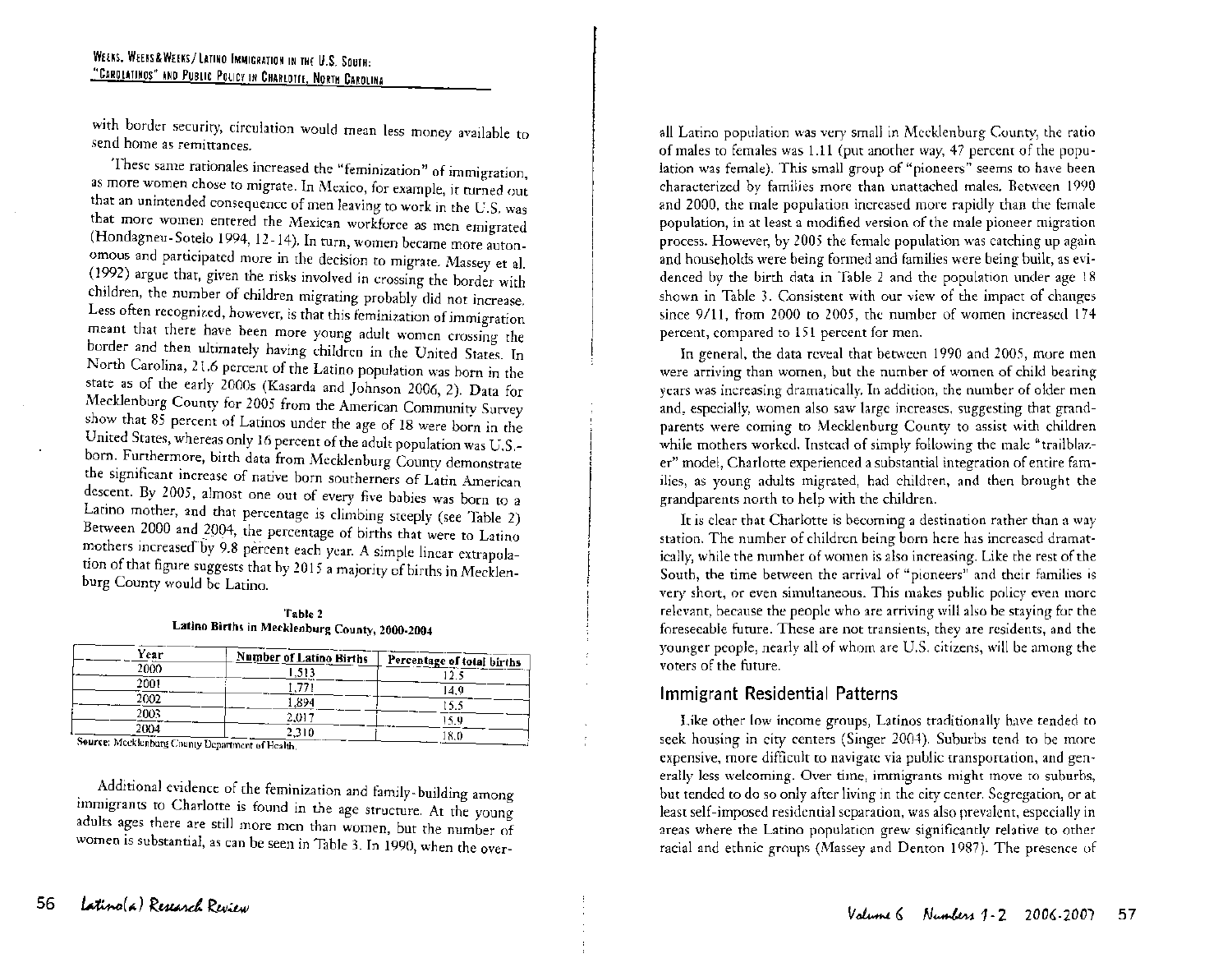|                                          |                | ga             |                                              |                    | 5000                     |                   |                       | ಣ                                                                  |                         | Change               | 1990-2006                                                                                                                                                                                                                                                               |
|------------------------------------------|----------------|----------------|----------------------------------------------|--------------------|--------------------------|-------------------|-----------------------|--------------------------------------------------------------------|-------------------------|----------------------|-------------------------------------------------------------------------------------------------------------------------------------------------------------------------------------------------------------------------------------------------------------------------|
|                                          |                |                | sex ratio                                    |                    |                          | <b>Digital</b>    |                       |                                                                    | sex ratio               |                      |                                                                                                                                                                                                                                                                         |
|                                          | salen          | ternales       | (سىل)                                        | male               | lemale                   | Ĵ                 | Malc                  | olgma <sup>-</sup>                                                 | (mm                     | igi<br>I             | Female                                                                                                                                                                                                                                                                  |
|                                          |                | $\frac{1}{2}$  |                                              |                    |                          |                   |                       | 30,219                                                             | ြ                       | <b>139.159</b>       | 27.052                                                                                                                                                                                                                                                                  |
| Under <sup>5</sup><br>Under <sup>5</sup> | <b>ERRY 65</b> |                | $\frac{1}{12}$ $\frac{1}{12}$ $\frac{1}{12}$ | $rac{27533}{2416}$ | <b>ERE</b><br><b>BRE</b> | 高高度               | $-1.986$<br>$-1.986$  |                                                                    | E                       | 6897                 |                                                                                                                                                                                                                                                                         |
| 5<br>6<br>0                              |                | 3 X            |                                              |                    |                          |                   | $rac{5}{1089}$        | $\frac{4,959}{2,795}$                                              | Ξ                       | 2,812                | $\frac{4.695}{2.547}$                                                                                                                                                                                                                                                   |
| $10 - 14$                                |                | ΣĻ             | ē                                            | $\frac{1}{2}$      | $\frac{1125}{25}$        | $\frac{1}{2}$     | ្រុះ                  | 2.268                                                              | $\frac{1}{2}$           | 508 <sup>2</sup>     | $\frac{2.05}{3}$                                                                                                                                                                                                                                                        |
| $11 - 51$                                |                | $\frac{1}{2}$  | $\frac{1}{4}$                                | 1104               |                          | i,                |                       |                                                                    | ls.                     | ē                    |                                                                                                                                                                                                                                                                         |
| $\frac{18 \cdot 19}{10}$                 |                | ē              | $\frac{1}{3}$                                | 361                | 녧                        |                   | $\frac{1}{2}$         | $\frac{1}{2}$                                                      | is.                     | a3                   |                                                                                                                                                                                                                                                                         |
| $\frac{20-24}{5}$                        |                | l£<br> ≍       | թ                                            | 5146               | 2264                     | $rac{2.51}{2.21}$ | $rac{1}{20}$          | 2,481                                                              | $\overline{\mathbf{z}}$ | $\frac{1}{2}$        |                                                                                                                                                                                                                                                                         |
| $25 - 29$                                | 최형예            | 364            | $\frac{1}{9}$                                | is:                | <b>SOPZ</b>              | ¦e<br> a          | $\overline{a}$        | 3.489                                                              | $\frac{2}{3}$           | 0298                 |                                                                                                                                                                                                                                                                         |
| 30. 34                                   |                |                |                                              |                    | $\frac{1}{2}$            |                   |                       |                                                                    | $\overline{3}$          | $rac{5}{25}$         |                                                                                                                                                                                                                                                                         |
|                                          |                |                |                                              |                    | 2448                     |                   |                       |                                                                    |                         |                      |                                                                                                                                                                                                                                                                         |
| $35 - 4$<br>42                           | ន្លង្គក្ដ      | 39.8           | ន្តន្ត្រីខ្ល                                 | <u>នន្ត្រី និង</u> | ia<br>I®                 | $\frac{1}{2}$     | ာ ၂၀၂၀<br>၂၀၂၅<br>၁၉၉ | $\begin{array}{l} 2.483 \\ -1.483 \\ -1.483 \\ \hline \end{array}$ | ន្លាន្ល                 | ನ್ನಡಚಿತ್ರ<br>ಜೈಪುತ್ರ | $\begin{array}{l} \mathbf{a} \mid \mathbf{a} \mid \mathbf{a} \mid \mathbf{a} \mid \mathbf{a} \mid \mathbf{a} \mid \mathbf{a} \\ \mathbf{a} \mid \mathbf{a} \mid \mathbf{a} \mid \mathbf{b} \mid \mathbf{b} \mid \mathbf{a} \mid \mathbf{a} \mid \mathbf{a} \end{array}$ |
| 55 PA                                    | 玉              | $\overline{5}$ |                                              |                    | đ                        | $\overline{11}$   | 748                   |                                                                    |                         |                      |                                                                                                                                                                                                                                                                         |
| 65 and older                             | Ë,             | š              | 230                                          | 284                | 38                       | $\frac{210}{2}$   | 31                    | š                                                                  | 92.0                    | 쓚                    | 351                                                                                                                                                                                                                                                                     |

Population Ξ. Table 3<br>Mecklenburg County āy an<br>Re and Sex

social networks and perception of hostility from others fostered the development of enclave communities.

Using data from the 2000 Census, Suro (2002, 7) estimated that 54 percent of all Latinos in the United States live in suburbs, and the number of suburban Latinos had grown by 71 percent since the 1990s. Also using 2000 Census data, Smith and Furuseth (2004) demonstrated that Latino settlement in Charlotte is geographically distinct and cannot be explained by conventional arguments. Unlike the more common model of congregation in the city center, Latinos in Charlotte are more likely to move directly to suburbs. They attributed this phenomenon in large part to the availability of inexpensive housing, especially rental apartments. Additionally, Frey (2006, 14) emphasizes the employment growth in the suburbs, which offers many opportunities for lower skilled labor. Economic growth in Charlotte has been robust, with high demand for positions in industries like construction work (Charlotte Business Journal 2006). Much of that growth is taking place in the suburbs.

As noted above in Table 2, we have recent (2000-2004) birth data from the Mecklenburg County Health Department, which we have been able to geocode based on the addresses of births according to the race/ ethnicity of the child as reported by the mother on the birth certificate. These data reveal a residential pattern that confirms the general suburban location of Hispanics in Charlotte. Utilizing birth data provides one of the most detailed snapshots possible of where Latinos live. Its main limitation is that it cannot account for those without children. But given the fact that immigrants whose native language is not English will tend to live more closely together, it is highly likely that women having children reside in an area that includes many others without children. In addition, for reasons of privacy we were unable to ascertain the race of Latina mothers. As we argue, Latinos in Charlotte have not developed enclaves, but neither are they isolated from each other.

In order to display the Mecklenburg County birth data geographically, the recorded street addresses were geocoded against Mecklenburg County's master address table using ESRI's ArcGIS software. The geocoding process matches the birth records with the actual spatial location of the street so they can be viewed on a map. A small number of birth records (2 percent) could not be matched due to invalid street addresses and P.O. boxes. Once the birth data were spatially assigned, the records were aggregated to a larger geographic area for settlement pattern analysis. In our case, the birth data were aggregated to the 2000 Census block group level using ArcGIS's intersect overlay tool, which

#### WEEKS, WEEKS & WEEKS/ LATINO IMMIGRATION IN THE U.S. SOUTH: CAROlATINOS" ANO PUBLIC POLICY IN CHARLOTTE, NORTH CAROLINA

Source: US Census Bureau, Censuses of 1990, 2000, and 2005 American Community Survey, http://www.census.ago. accessed 2006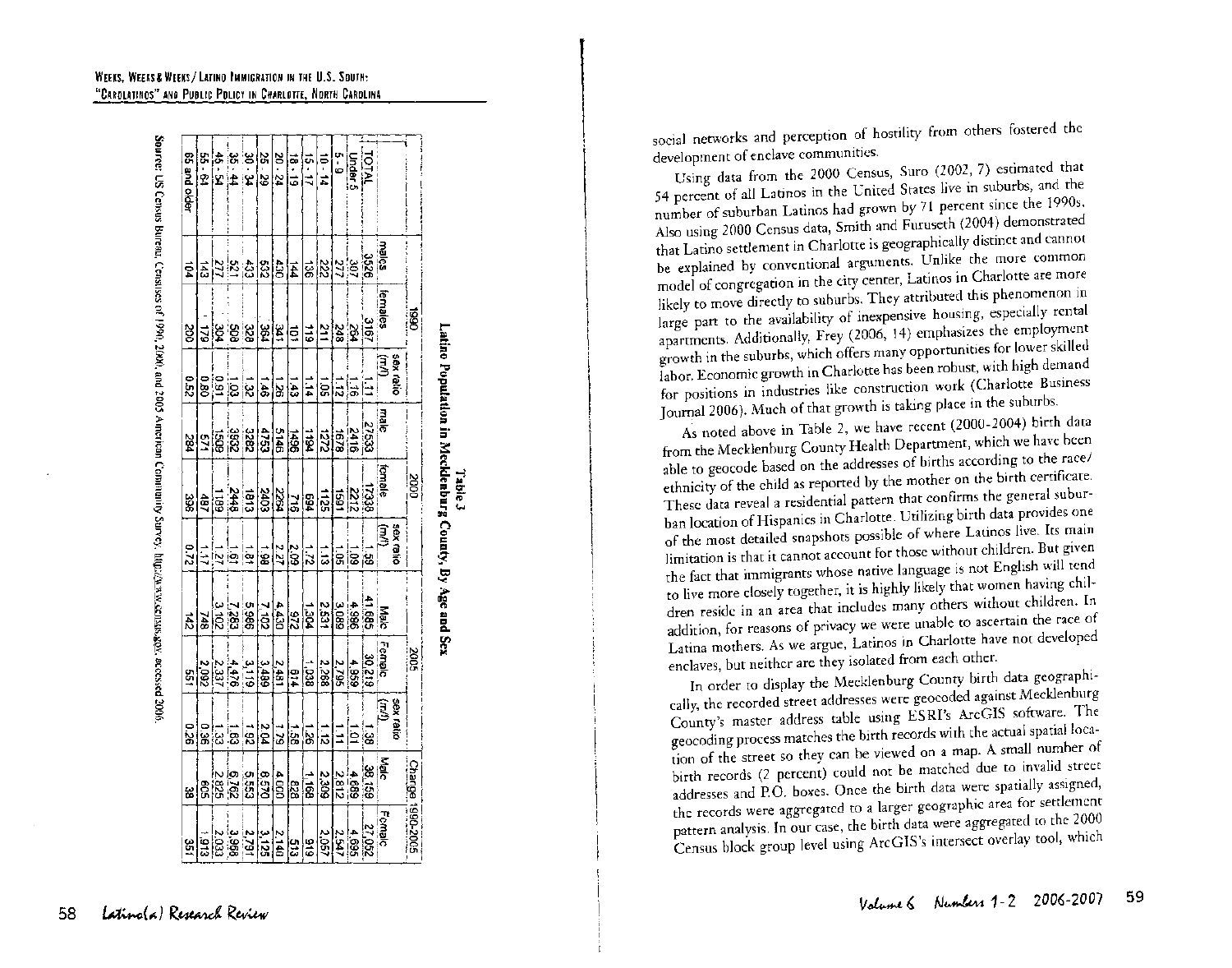### WEEKS. WEEKS & WEEKS / LATING IMMIGRATION IN THE U.S. SOUTH: "CAROLATINOS" AND PUBLIC POLICY IN CHARLOTTE, NORTH CAROLINA

 $\label{eq:reduced} \mathcal{L} = \mathcal{L}^{(0)} \times \mathcal{L}^{(0)} \times \mathcal{L}^{(0)} \times \mathcal{L}^{(0)}$ 

assigns each birth record to a Census block group based on its spatial location when overlaid on top of the Census block groups. A count of the number of births in each Census block group was then obtained and rendered on a map.

In 2000, Latino mothers and their families tended to live in the eastern and southwestern parts of Mecklenburg County, with a very small pocket in the west as well. In some areas, such as the north and the south/southeast, there were very few or no births at all. Smith and Furuseth (2004) identify two main "clusters," which is consistent with the birth data.



Source: Mecklenburg County Health Department.

The data from 2004 reveal both significant growth and change (see Figure 1). In particular, the Latino suburban sprawl expanded, ringing the entire county, with the exception of the southeast, which has remained predominantly white. The two clusters from 2000 grew, while new ones were created. There continue to be almost no Latino births in the city center. The vast majority of births in Charlotte's city center are to African American mothers (see Figure 2).

Latinos have increasingly moved to the north of the county, which had previously been almost entirely white. The same is true in the western and southwestern parts of Mecklenburg County. Thus, whites live in the outer areas of the county (especially north and southeast), but are



Source: Mecklenburg County Health Department.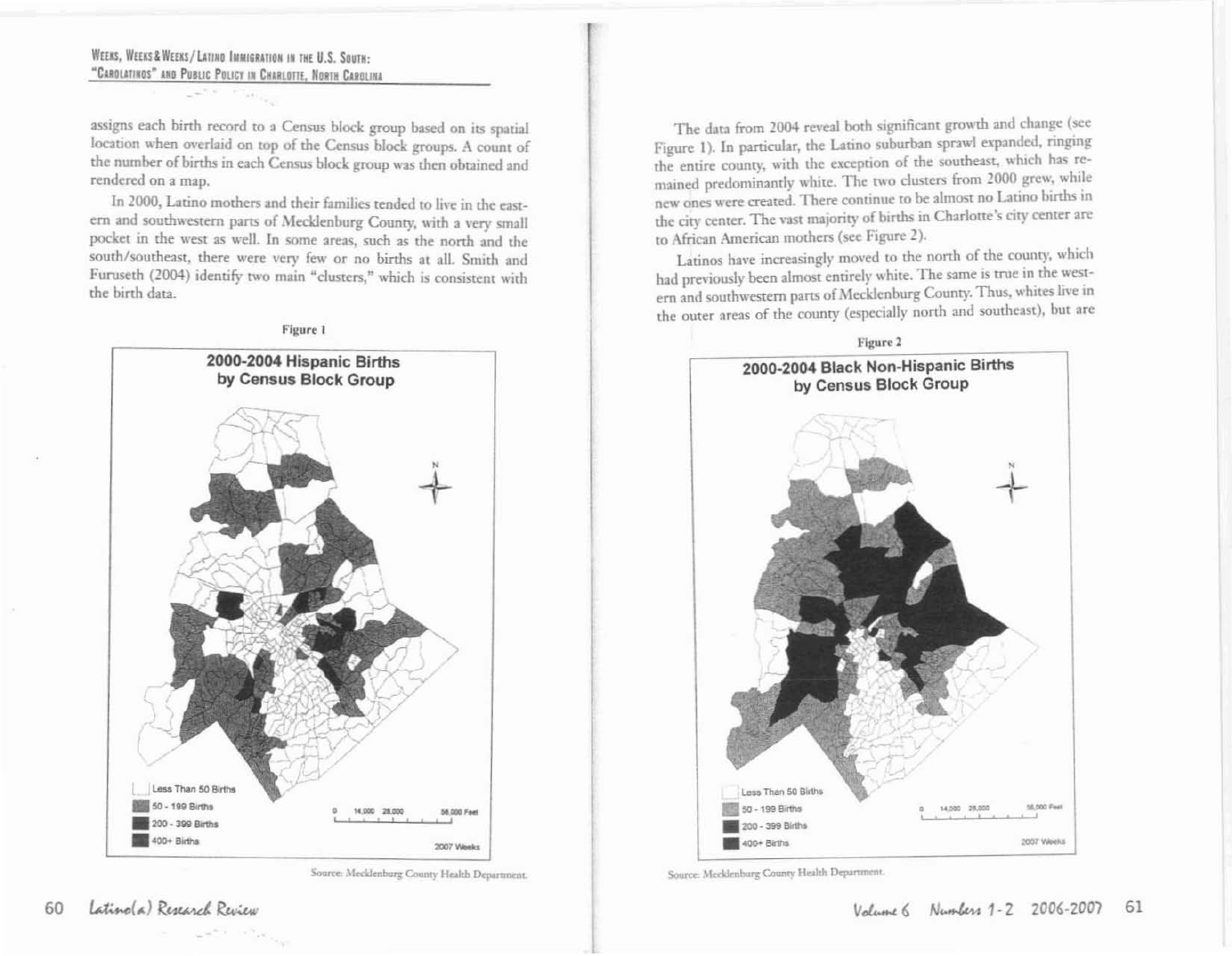#### WEEKS, WEEKS & WEEKS/LATINO IMMIGRATION IN THE U.S. SOUTH: "CARGLATINOS" AND PUBLIC POLICY IN CHARLOTTE, NORTH CAROLINA

gradually being "followed" by Hispanics. Given the combination of new immigration and births, it is likely that within a decade, "clusters" will disappear, as Latinos live in virtually every part of the county.

Also salient is that since Charlotte's population has been growing rapidly, Latino suburbanization has not displaced other racial groups. Areas of strong Latino growth have been accompanied by strong growth of blacks and whites. The southeast of Charlotte, traditionally the choice of residence for the wealthy, politically connected white population, is the only area that has experienced little or no growth in its Latino and black populations. This is consistent with what Frey (2001) has called the "melting pot suburbs," as both the absolute number and percentage of minorities-particularly Latinos and Asians-living in the suburbs grew between 1990 and 2000.

The "melting pot" phenomenon is especially significant because in many other areas of the country, such as New York City, the move to the suburbs was followed quickly by "white flight" (Lobo et al. 2002, 722). The same was true even in cities that were not traditional Latino immigrant gateways, such as Grand Rapids, Michigan, where Latinos moved into predominantly white suburbs adjacent to Latino enclaves, which then prompted the white population to move further out (Ravuri 2005). The exception has been racial, so that white Latinos (who are also more likely to be socio-economically middle or upper class) found it easier to integrate (Lobo et al. 2002, 723; Logan et al. 1996). In Charlotte, this is difficult to measure. According to the U.S. Census Bureau's 2005 American Community Survey, 67.5 percent of Latinos in Mecklenburg County identified themselves as "white," while another 26.3 percent self-identified as "some other race alone." Given the absence of more familiar terms (such as "mestizo") it is difficult to determine racial categories.

Dispersal also means that as yet there are no clearly identifiable Latino enclaves, which has been common in older settlements for all immigrants. New migrants historically have lived and worked near one another, and later assist others seeking to do the same (Castles and Miller 1998, 220-221). This is accentuated when migrants speak a different language than the country to which they've moved. But given the fact that new jobs in Mecklenburg County are being created in suburban areas across the entire county, there is a strong incentive to find suburban housing close to work, rather than seeking refuge within an ethnic enclave.

However, there are limitations to the "melting pot" phenomenon. Despite dispersal there has also been segregation. Hispanics tend to live

separately from blacks and whites in Charlotte at the Census tract level. The index of dissimilarity-the standard measure of residential segregation-has a theoretical range from zero (no segregation) to 1 (complete segregation). Based on Census 2000 data at the tract level, we find that the index of segregation for Hispanics from blacks is .40 and from whites it is .49. The index of segregation for blacks from whites is .55. Put another way, 40 percent of Hispanics would had to have to moved in order to be distributed spatially in the same pattern as are blacks, and 49 percent would have to move in order to have the same residential pattern as whites. We also calculated the segregation indices for births in 2004, with consistent results. The index for Hispanics from blacks was .38, for Hispanics from whites it was .57, and for whites from blacks it was .57.

Figure 3 Top Ten Census Tracts in Mecklenburg County by Birth, 2004



Source: Mecklenburg County Health Department.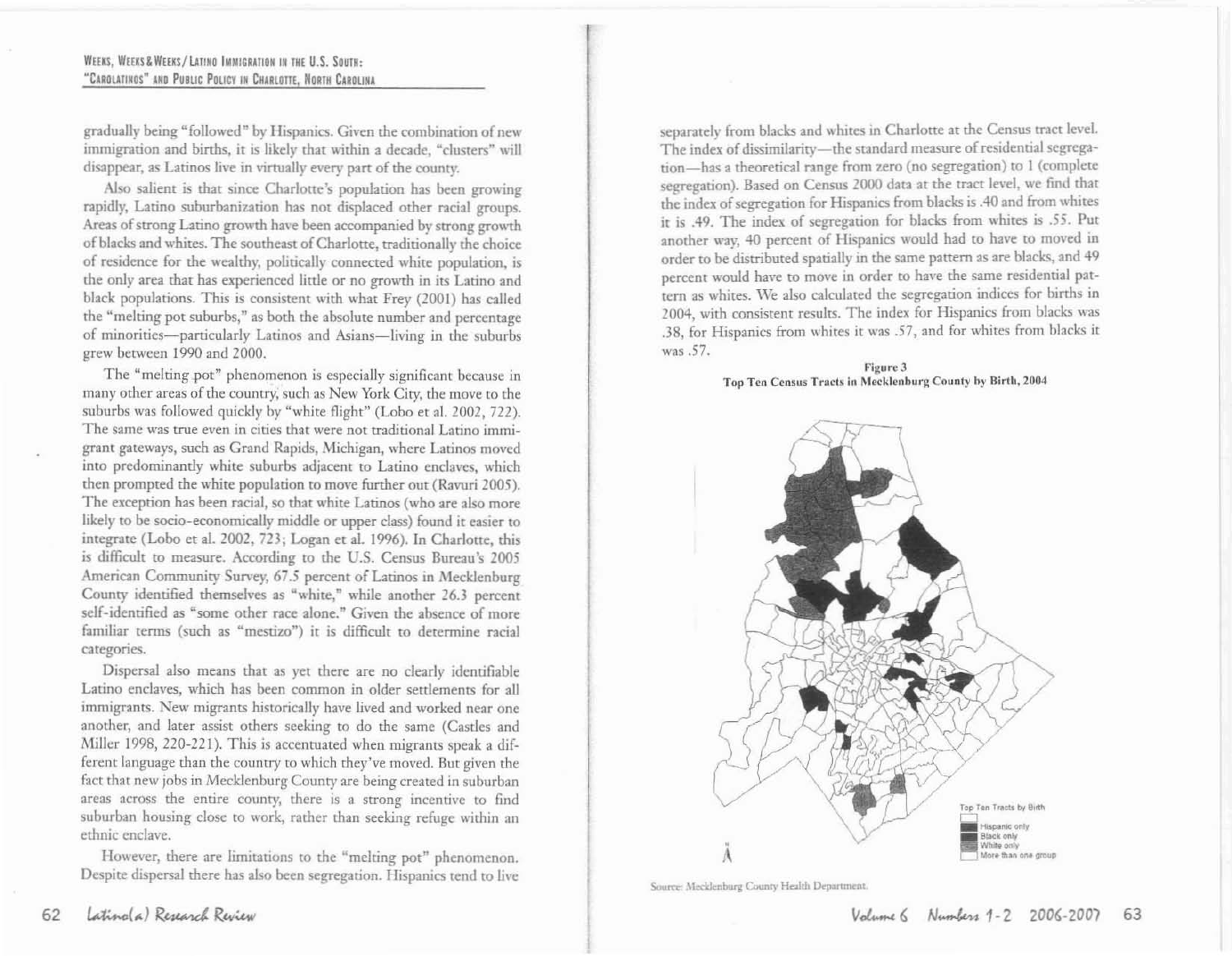The relative separateness of these three major groups is illustrated in Figure 3. We found the top ten Census tracts in 2004 with respect to the number of births to mothers of each race/ethnic group. Seven of the ten top Hispanic tracts were not in the top ten for either blacks or whites. Five of the top ten black tracts were not in the top ten for either Hispanics or whites, and seven of the top ten white tracts were not in the top ten for either blacks or Hispanics. By this type of index, if the map showed only ten tracts, there would be complete overlap (no evidence of segregation), whereas if there were 30 tracts there would be no overlap (complete separation of all three groups). The map shows 24 tracts, consistent with the general separation of groups.

## **Public Policy Consequences**

These new demographic patterns of the Carolatinos are both a cause and consequence of public policy and, in turn, they have forced Mecklenburg County's leaders to quickly adapt to a new demographic reality. It has been argued that immigration policy at the federal level has been a major driving force of the more rapid process of family unification. We argue that this had led to greater population growth, because women and families are moving more quickly to the South than they did to older gateway regions. This, in turn, has left local governments in a difficult position as they attempt to absorb the population growth, while exerting no influence on federal policy.

Additionally, the nature of economic growth in Charlotte has created incentives for Latinos to move directly to the suburbs, where jobs are relatively plentiful and housing is inexpensive. This poses important questions about race relations, which in some areas of the country have been conflictive following a period of immigration. But the combination of rapid growth and moving to the suburbs can be positive, since it avoids an "enclave" situation-in which Latinos live in a few concentrated areas-and thereby forces all political actors to deal with the issue.

Thus, a majority of County Commissioners and City Council members are compelled to address immigration, rather than view it as something that is concentrated in only a small number of districts. This does not mean they necessarily view immigration as positive; rather, they are less able to assert it is someone else's "problem." A commonly noted dilemma for Latinos has centered on the fact that, due to living in the inner city, they "contend with the most deteriorated urban environments and they send their children to schools that breed failure" (Suro 1998,

309). In Charlotte, this is less evident. One of the highest profile debates over education has been the funding of urban compared to suburban public schools. This has traditionally been a dispute between African American and white populations, but the Latino population changes the dynamic, as it is generally both lower income and suburban.

Federal immigration policies played a significant role in encouraging Latin American immigration, much of which in recent years has been oriented toward new destinations in the South. But it is local government that is charged with addressing the fiscal impact of an increasing population. For although immigration policy is the exclusive domain of the federal government, there is neither a blueprint nor a set of resources for local governments to utilize. As one Democrat on the Charlotte CIty Council argued, immigration policy is perceived as "schizophrenic," because at the federal level there was no intention to enforce the law (Interview with the first author, 3/29/06). A Republican labeled federal policy "confused" (Interview with the first author, 2/13/06).

There is a contentious debate over whether immigrants (especially Latino immigrants) constitute a net cost, through the use of schools, social services, hospitals, or by "taking" jobs from native born workers in the U.S. (for contrasting empirical views, see Borjas 1990; Simon 1999; and in North Carolina specifically, Kasarda and Johnson 2006). It is beyond the scope of this article to delve into that debate, but there is no doubt that: a) any rapid population growth, regardless of race or ethnicity, will pose a challenge to local resources, at least in the short term, and this is even more evident when the migrants are predommantly low income; and b) local officials must address issues they have never encountered before, such as the need for translation services in government, and bilingual or English immersion classes in school.

The fiscal impact on schools is the most visible, and has been the significant across the South, where Latinos made up 4 percent of school enrollment in the 2001-2002 academic year, but are estimated to reach 10 percent by 2007-2008, up from  $184,000$  to 571,000 Latino students (Kochhar et al. 2005, 38). The most critical challenge, of course, is language, as school systems must commit resources to teaching English and overcoming the language barrier with parents.

Aside from the potential economic costs associated with rapid migration, the geography of Latino settlement also has an impact on public policy. Although the phenomenon of Latino immigrants moving directly to the suburbs is very recent, we can point to the likely effects it will have. Since Latinos are not concentrated in one area, their presence is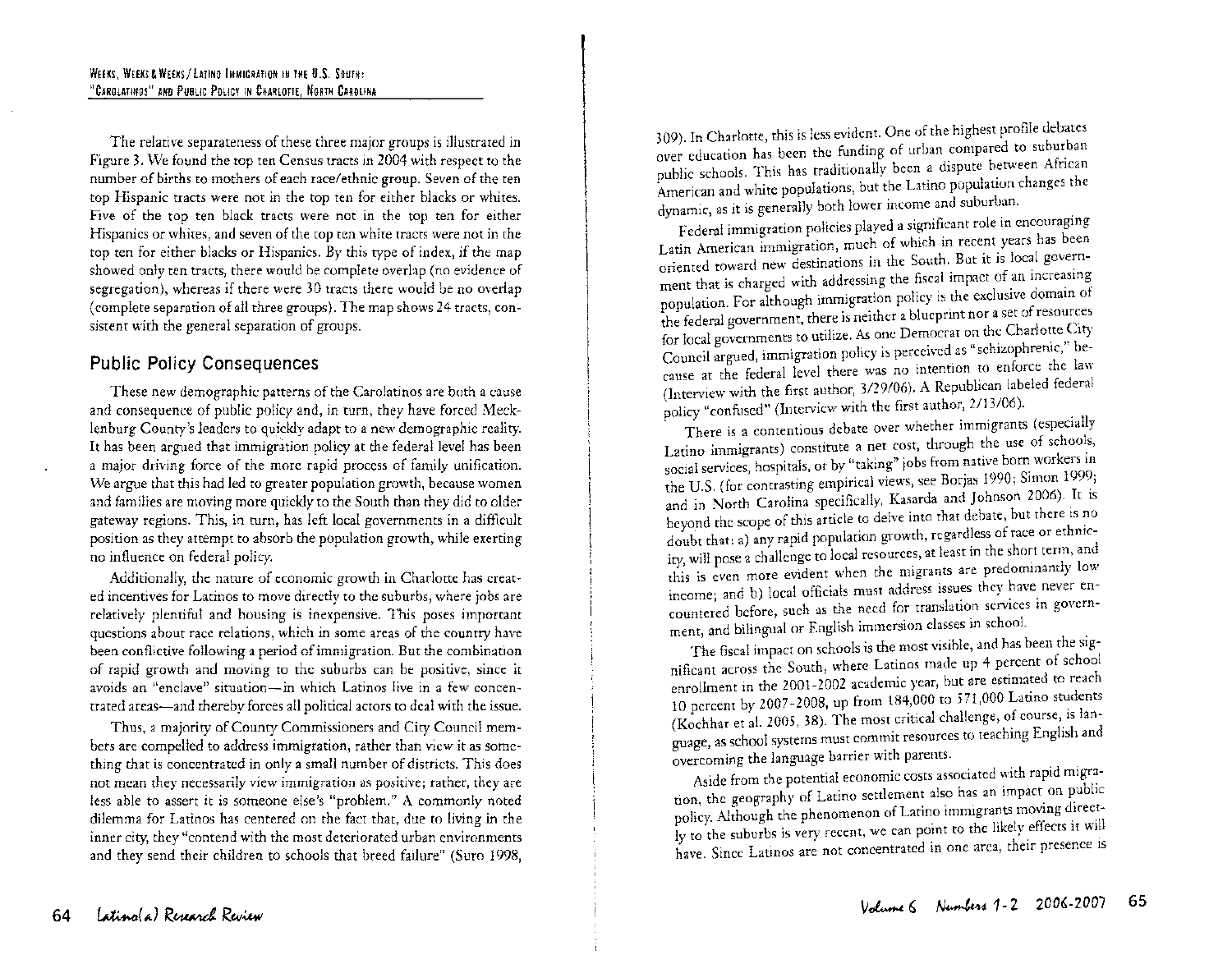far more visible, which accelerates the public reaction. Especially in a southern city unaccustomed to hearing Spanish, this can lead to backlash and calls for immigration restriction and local measures to deter more arrivals. For example, in Charlotte one County Commissioner called for limits on the number of people who could live in a single home, and to limit the amount of money that could be wired to other countries (Ordonez 2006). On the other hand, greater initial visibility also provided the foundation for a vigorous public debate, which is arguably much more tolerant than its western counterparts.

For example, in 2005 Charlotte's mayor created a new Immigration Study Commission, consisting of four different areas (public safety, health care, education, and economic development) and chaired by a well- known immigration lawyer. The purpose of the commission was to gather information, and it released a report in]anuary 2007 to advise the mayor and City Council about the impact of both legal and illegal immigration on Charlotte. An early report given to the County Commissioners elicited praise from both Democrats and Republicans, indicative of how the question of immigration is thus far being handled with some equanimity (Levine 2006).

But in Charlotte dispersal also has problematic effects. A 2006 study revealed that most social services aimed at Latinos were in the city center, despite almost no Latinos living there (UNC Charlotte Urban Institute 2006). With an underdeveloped public transportation system, Latinos in the suburbs (especially in the northern part of the county) have very limited access to necessary services.

Another potential effect of Latino suburbanization is that the city core is likely to be ignored more, since Latinos are on their way to becoming the largest minority, and neither they nor whites live in the city center. This raises the question of what the long-term relationship will be between the black and Latino populations in the South, where race relations have always been binary. On the one hand, there may be resentment at the attention Latinos receive, and the possibility of siphoning off resources that might otherwise be aimed at the African American community, which in other parts of the country has at times been a source of tension (Wood 2006) and an obstacle to the formation of political coalitions between the two (Kaufmann 2003). A city council member noted the perception that Latinos were "stealing the civil rights limelight" (Interview with the first author, 3/28/06).

There are also charges that the arrival of immigrants in the South has flattened wages for African Americans (Mohl 2003, 47). In a study of Latino labor relations and unionization in Morganton, North Carolina, Fink (2003, 102) notes the perception on the part of African Americans (as well as whites) that Latinos were taking jobs and not paying taxes. There is some evidence that, especially in the northern part of the county, where the Latino population is more impoverished, there is some tension, resulting in some reported cases of physical assault against Latinos (UNC Charlotte Urban Institute 2006).

On the other hand, as an African American County Commissioner argued, many blacks feel sympathy because they know what it's like to be discriminated against (Interview with the first author, 1/11/06). In a study of Alabama, Mohl notes that Latinos have settled in traditionally black neighborhoods, where rents are lower. Combined with high unemployment, there is evidence of some resentment, but overall"African Americans have been accepting of new Latino residents in their communities" (MohI2002, 272). A study of Durham, North Carolina, found that the black community had generally favorable impressions of Latinos, though the opposite was not the case: Latinos tended to have relatively more negative views of African Americans (McClain 2006, 579). Thus far, we have mostly anecdotal accounts, without a clear sense of how what one author has termed the "presumed alliance" actually functions (Vaca 2004). This is especially relevant for Charlotte, since most studies have focused on rural areas and smaller towns, so the urban South remains largely unstudied (Winders 2005).

In addition, in Alabama many of the jobs Latinos took had been available to everyone, but were deemed undesirable (both in terms of pay and working conditions). In Mecklenburg County and surrounding areas, the same likely holds true, so the competition for jobs is minimal. Unemployment has remained low (at or under the national rate), so it is less likely that many jobs are being "taken" from U.S. citizens and legal residents. Interviews with local elected officials of both parties revealed almost complete consensus that Latino immigration did not pose a threat in terms of employment. Nonetheless, given strong economic growth, it has not been possible to assess local reaction during a downturn, when jobs are scarcer.

In short, the relationship between African Americans and Latinos in the South requires more study. Studies show evidence of both potential discord and cooperation, but the phenomenon remains too recent to develop longitudinal studies of the local reaction.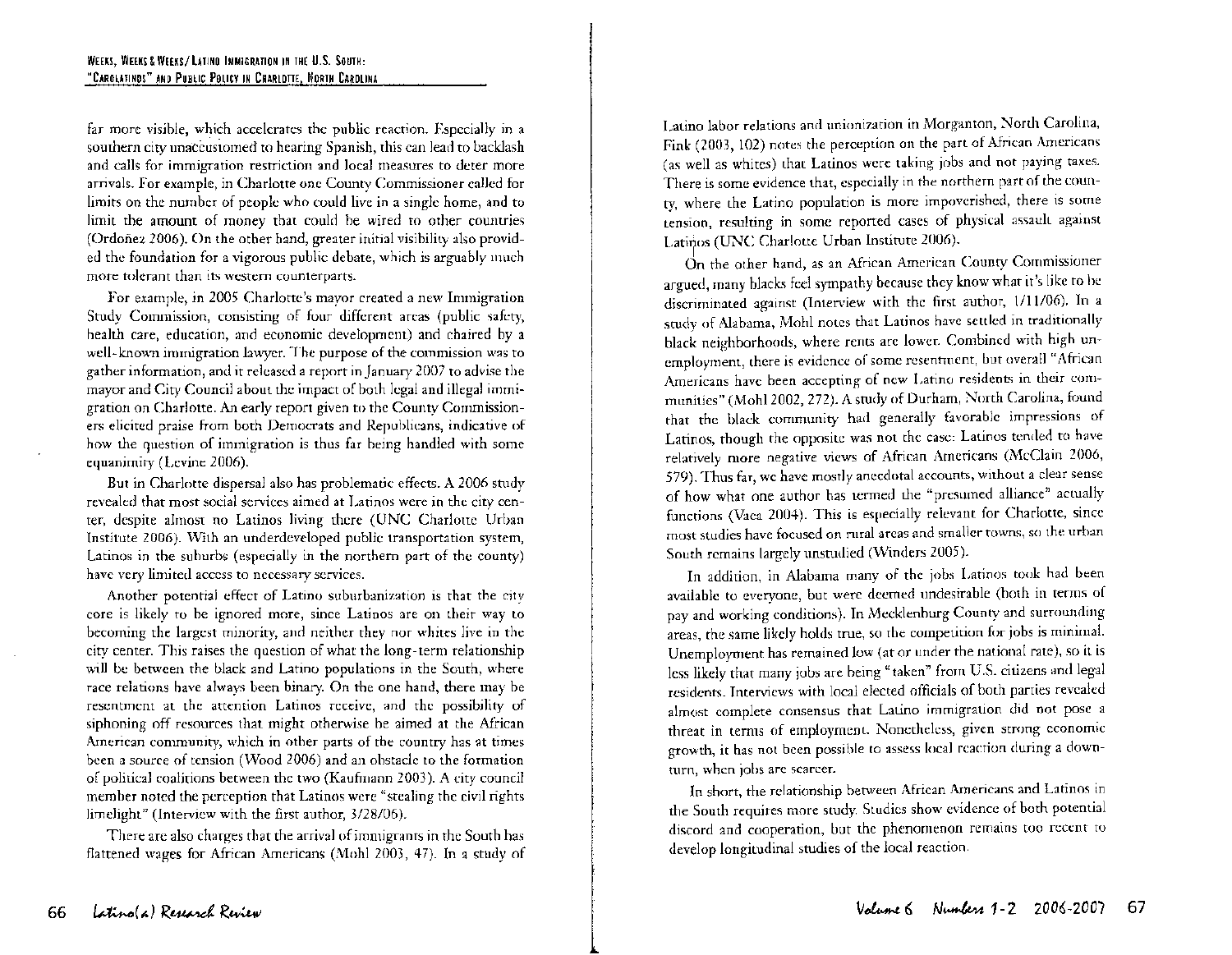## **Conclusion**

The dynamics of Latino immigration to the South are very different from traditional patterns, which involved initial settlement by males in the city center, followed later by females and children, accompanied by segregation and the development of enclaves. The case of Charlotte demonstrates both these differences and the public policy effects that both create and follow from them. Unlike settlement in western states, women are coming more quickly, which has the effect of increasing the number of families and the number of Latino births.

In addition, Latino immigrants are choosing to live in suburbs rather than the city center. The availability of inexpensive apartment housing, in conjunction with suburban service and construction job opportunities, has precluded the development of enclaves. Instead, the pattern of Latino settlement has been a ring, circling the city center.

Public policy has been a source of these changes, and a consequence. Policy at the federal level contributed greatly to the settlement patterns in the South, which took place after the implementation of the Immigration Reform and Control Act (IRCA) in 1986, and further after the most restrictive laws were put into place in the 1990s. Local political leaders must then attend to the consequences (whether intended or not) of federal policy.

These new patterns have the potential to produce positive public results, even in a region of the country historically beset by racial tension. The existence of a permanent population that lives in many different parts of the county has pushed local policy makers to pursue solutions to the challenges inherent in rapid population growth. Certainly, not all reactions are positive, but thus far in Charlotte the city council and mayor, as well as the county commissioners, have engaged in a healthy debate over the impact of immigration.

A critical question, however, is whether a focus on new suburban residents will come at the expense of the African American community, especially those in the center city. The history of racial conflict and discrimination in Charlotte and other southern cities requires a concerted effort to ensure that tension between the Latino and African American populations remains as conflict-free as possible. If unemployment rises, the potential for tension will increase.

Further research should also examine whether large metropolitan areas (like Mecklenburg County) have different characteristics than rural towns and counties. Geographically, small cities or towns will offer fewer housing options, which may encourage the development of enclaves. That, in turn, can affect the political response by local elected officials.

nar *of*  Sa

 $\cdot$ 

 $\mathbf{1}$ 

lor

cs

gil ly.

**IS,** 

÷.

13 ris

*isti* 

In Charlotte, "Carolatinos" are coming to stay. The public and political reaction, though at times antagonistic, has in large part been measured. The Immigration Study Commission's work has been well-received. More research should be conducted on whether constructive public policy remains the norm, and what factors account for it. Despite a history of troubled racial and ethnic relations, the South may provide lessons to the rest of the country.

# *University ofNorth Carolina-Charlotte; gbweeks@uncc.edu; john.weeks@sdsu.edu; Amy. Weeks@MecklenburgCountyNC.gov*

## **References**

| ,,,,,,,,,,                                                                                                                                                                                                                                   |
|----------------------------------------------------------------------------------------------------------------------------------------------------------------------------------------------------------------------------------------------|
| Andreas, Peter. 2000. <i>Border Games: Policing the U.S. Mexico Divide</i> . Ithaca:<br>Cornell University Press.                                                                                                                            |
| Borjas, George. 1990. Friends or Strangers: The Impact of Immigrants on the<br>U.S. Economy. New York: Basic Books.                                                                                                                          |
| Castles, Stephen and Mark J. Miller. 1998. The Age of Migration: International<br>Population Movements in the Modern World, 2nd edition. New York:<br>Guilford Press.                                                                        |
| Charlotte Business Journal. 2006. "Some Signals Are Mixed But Market Looks<br>Strong." August 18, 5.                                                                                                                                         |
| Fink, Leon. 2003. The Maya of Morganton: Work and Community in the Nuevo<br>New South. Chapel Hill: University of North Carolina Press.                                                                                                      |
| Frey William H. 2006. "Diversity Spreads Out: Metropolitan Shifts in<br>Hispanic, Asian, and Black Populations Since 2000." The Brookings<br>Institution Living Cities Census Series (March).                                                |
| Frey, William H. 2001. "Melting Pot Suburbs: A Census 2000 Study of<br>Suburban Diversity." The Brooking Institution Census 2000 Series (June).                                                                                              |
| Hernández-León, Rubén and Víctor Zúñiga. 2000. "'Making Carpet by the<br>Mile': The Emergence of a Mexican Immigrant Community in an<br>Industrial Region of the U.S. Historic South." Social Science Quarterly<br>$81(1):49-66.$            |
| Hoefer, Michael, Nancy Rytina, and Christopher Campbell. 2006.<br>"Estimates of the Unauthorized Immigrant Population Residing in the<br>United States: January 2005," Department of Homeland Security, Office<br>of Immigration Statistics. |
| Hondagneu Sotelo, Pierrette. 1994. Gendered Transitions: Mexican Experiences<br>of Immigration. Berkeley: University of California Press.                                                                                                    |